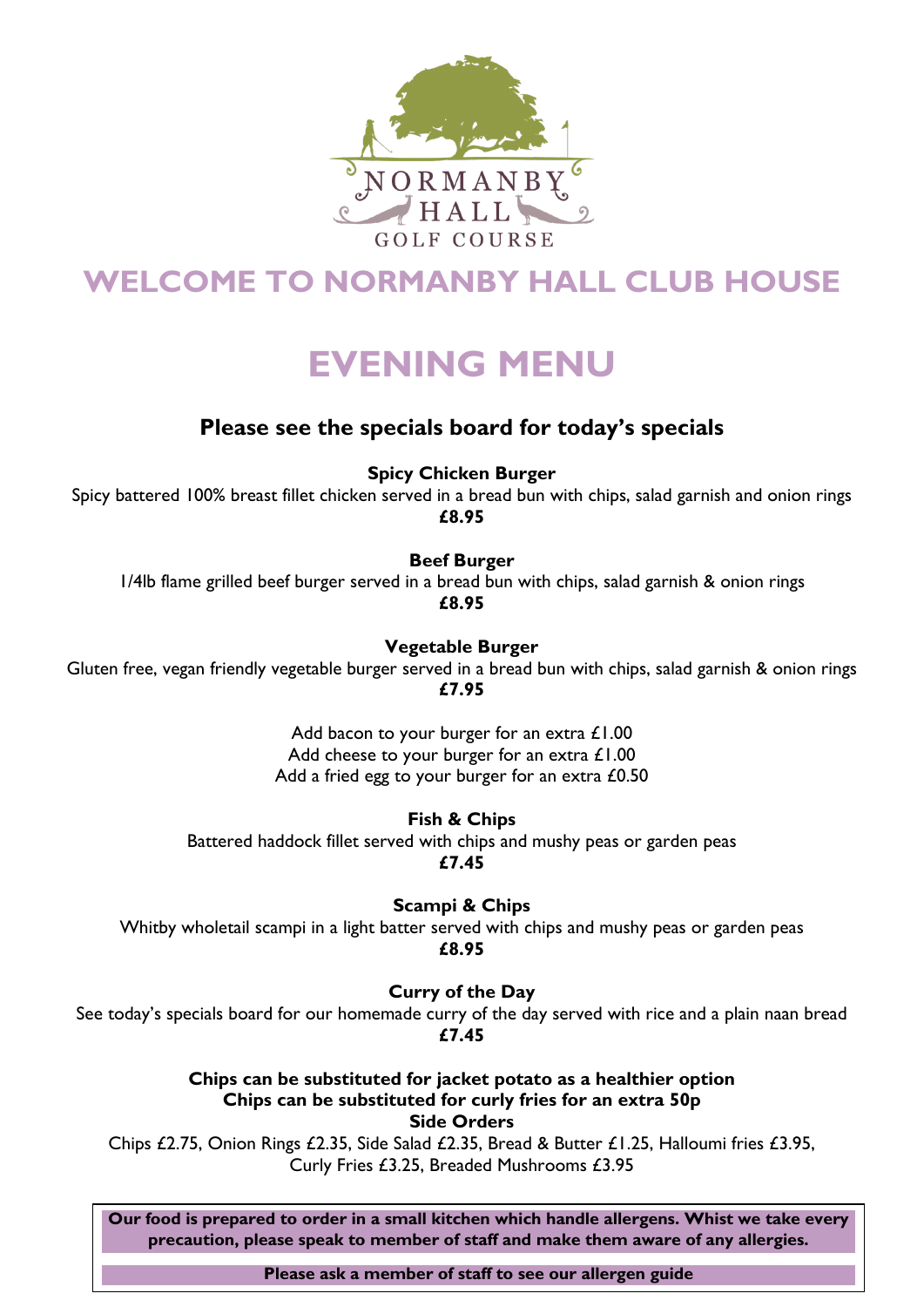

## **WELCOME TO NORMANBY HALL CLUB HOUSE**

# **CHILDREN'S MENU**

### **ALL CHILDREN'S MEALS COME WITH A FRUIT SHOOT & MINI MILK ICE CREAM**

**Cheese & Tomato Pizza** Served with chips and beans, peas or salad garnish **£5.95**

**Chicken Chunks** Served with chips and beans, peas or salad garnish **£5.95**

**Vegan Sausages** Two vegan sausages served with chips and beans, peas or salad garnish **£5.95**

**Chips can be substituted for half a jacket potato as a healthier option**

**Our food is prepared to order in a small kitchen which handle allergens. Whist we take every precaution, please speak to member of staff and make them aware of any allergies.**

**Please ask a member of staff to see our allergen guide**